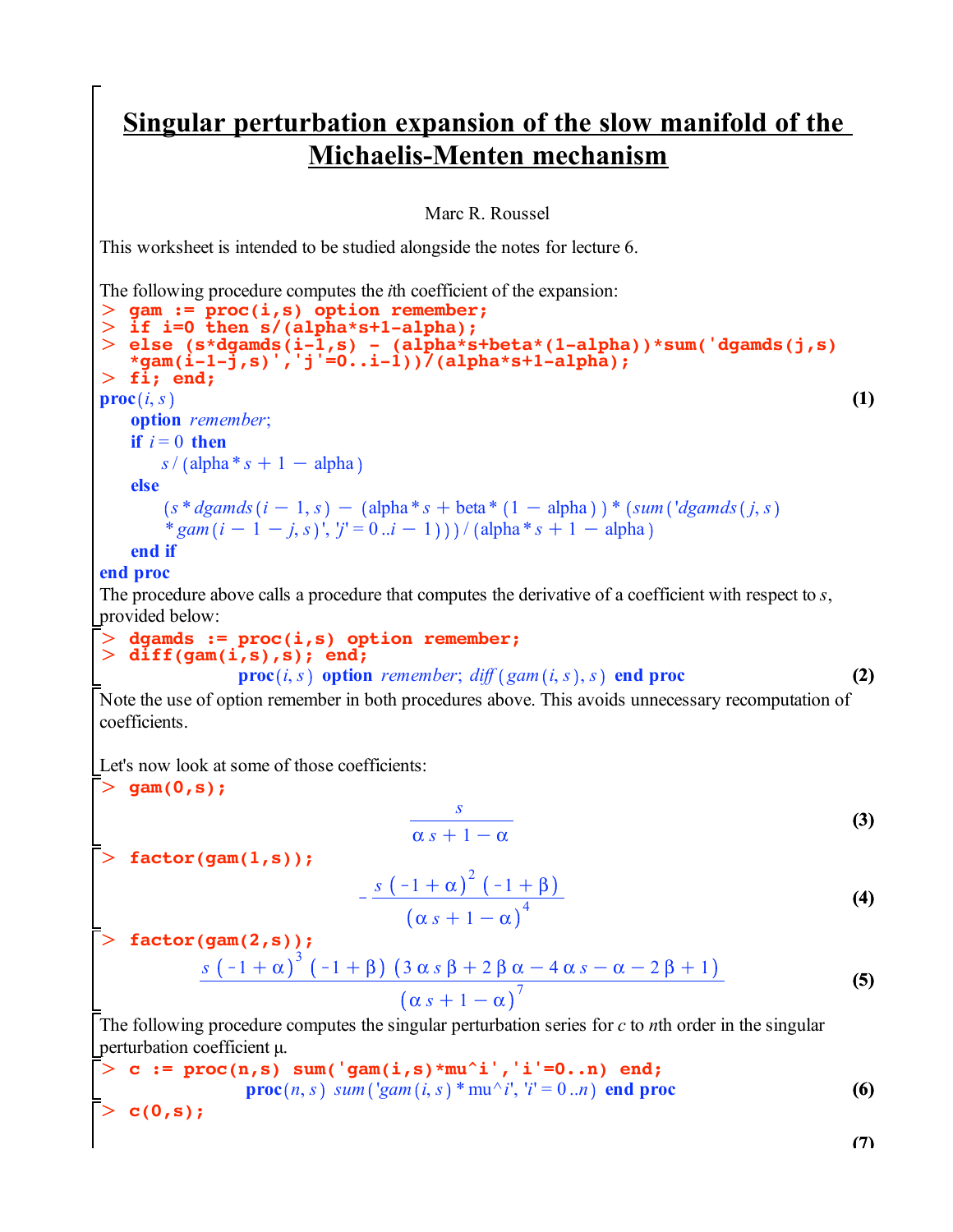$$
\frac{s}{\alpha s + 1 - \alpha}
$$
 (7)  
\n
$$
\frac{s}{\alpha s + 1 - \alpha}
$$
 (8)  
\n
$$
\frac{s}{\alpha s + 1 - \alpha} + \frac{1}{\alpha s + 1 - \alpha} \left( \left[ s \left( \frac{1}{\alpha s + 1 - \alpha} - \frac{s \alpha}{(\alpha s + 1 - \alpha)^2} \right) - \frac{(\alpha s + \beta (1 - \alpha)) \left( \frac{1}{\alpha s + 1 - \alpha} - \frac{s \alpha}{(\alpha s + 1 - \alpha)^2} \right) s}{\alpha s + 1 - \alpha} \right] \mu \right)
$$
 (9)  
\n
$$
= \frac{s \alpha}{\alpha s + 1 - \alpha}
$$
 (10)  
\nNow let's see how the series converges for some specific values of the parameters:  
\n
$$
\frac{s}{\alpha s + 1 - \alpha}
$$

**(9)** 0.5

$$
\begin{array}{ll}\n> \text{beta} &:= 0.5; \\
\text{m} &:= 0.2; \\
\end{array} \tag{10}
$$

$$
mu := 0.2;
$$

$$
0.2
$$
\nplot([c(0,s),c(1,s),c(2,s),c(3,s)],s=0..2,color=[red,green,blue,1]

 $\geq$ **maroon]);**